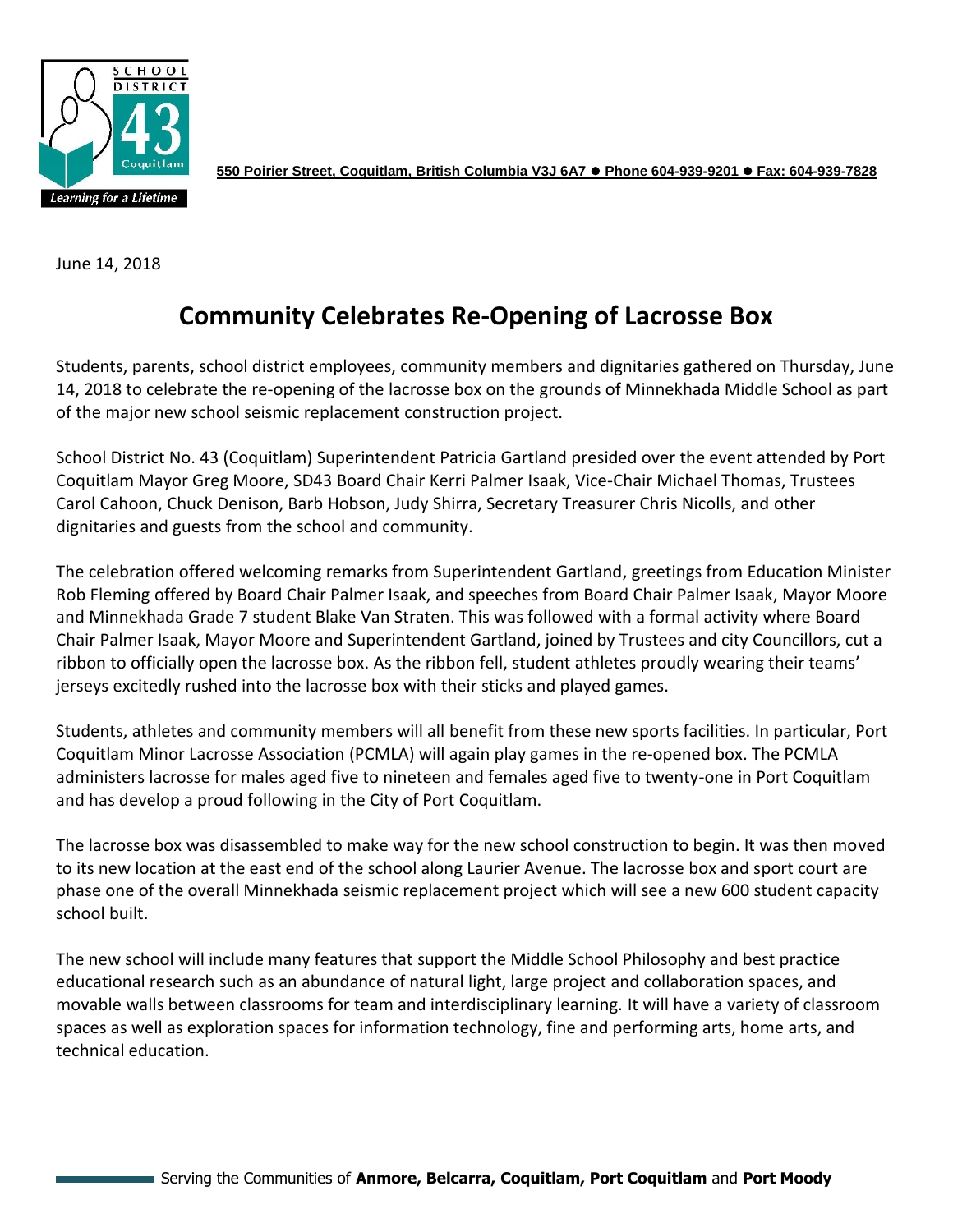## **Quotes**

#### **Rob Fleming, Minister of Education**

"This is a significant phase in the construction of your new seismically-safe building. Sports have always enriched my life and I know first-hand the benefits of being active. That's why I'm excited to see Minnekhada students can now enjoy upgraded recreation facilities that encourage healthy competition and camaraderie."

#### **Kerri Palmer Isaak, School District 43 Board of Education Chair**

"Our Board of Education is very pleased to open the new lacrosse box and sport court at Minnekhada Middle School. It is another positive outcome from our ongoing collaboration with the Provincial Government and the City of Port Coqui

tlam to bring benefits to students and community members."

#### **Greg Moore, City of Port Coquitlam Mayor**

"Lacrosse has a long, rich history in Port Coquitlam and we're excited to see the re-opening of the Minnekhada Lacrosse Box. This facility provides children and adults in our community a place to play the sport they love and be active."

### **Patricia Gartland, School District 43 Superintendent of Schools**

"Providing exceptional facilities for students is important to our Board of Education and school district, and in this case the new school seismic replacement project provides sport amenities for students, families and community sports organizations to all use. We are pleased to continue supporting sports in Port Coquitlam."

## **Event Pictures**